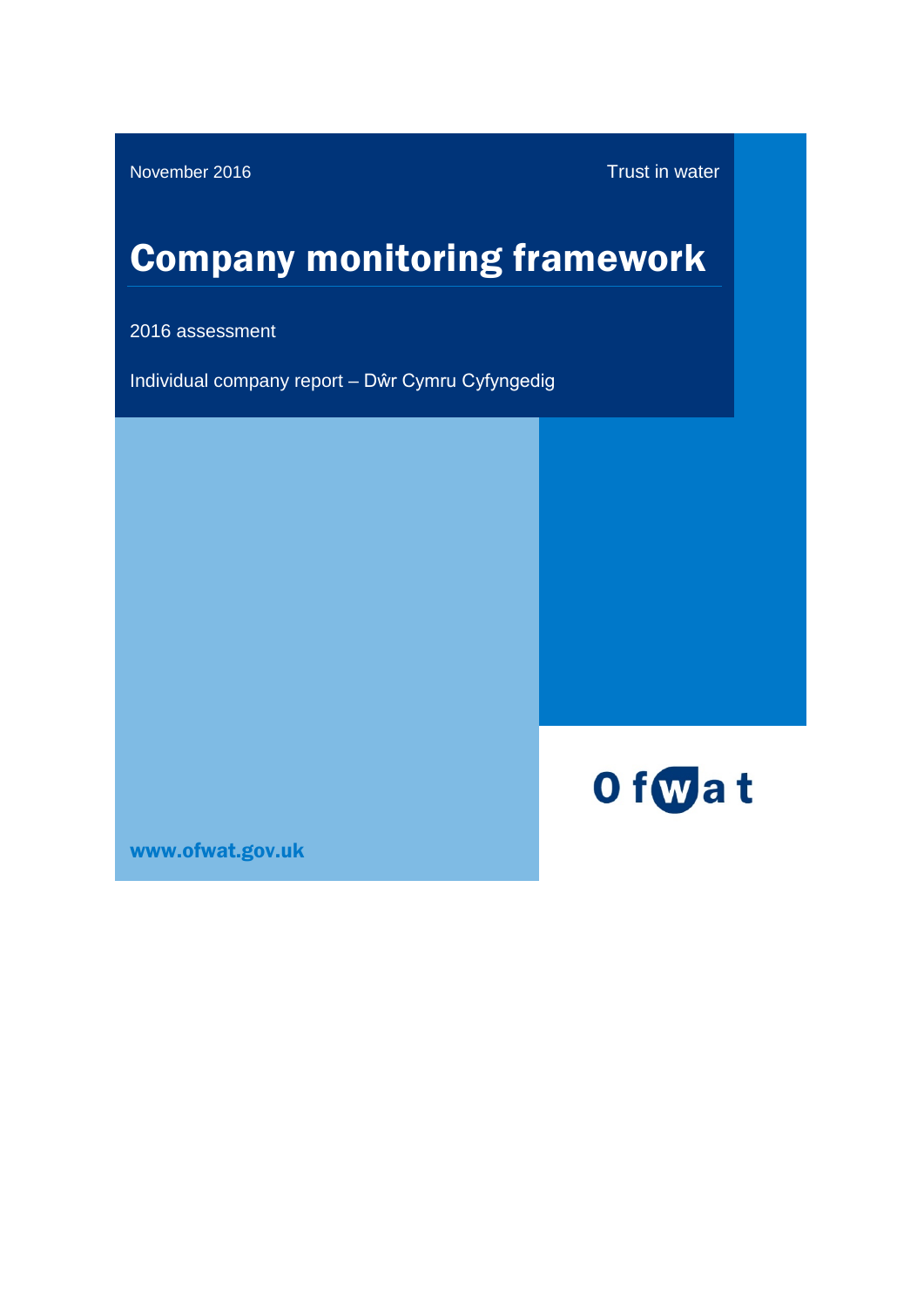# Company monitoring framework assessment

This document outlines the results of our 2016 company monitoring framework (CMF) assessment of Dŵr Cymru's assurance. It includes a summary of our assessment, and further information on the exercises we undertook to assess Dŵr Cymru's assurance, and our findings.

In the context of our CMF, in order to be in the self-assurance category, we were looking for leading edge companies to meet the high standards of assurance that stakeholders expect. As well as providing clear, transparent and accurate data, we expect companies to present their information in a way that stakeholders can engage with. We were looking for companies who can demonstrate a successful and positive approach to stakeholder engagement, including in their approach to developing their assurance plans where appropriate. Transparency about company structures, procedures and decision-making processes is another important area of focus that helps companies to earn their stakeholders' trust and confidence.

Further information on this year's assessment is available in our ['Company](http://www.ofwat.gov.uk/regulated-companies/comparing-companies/information-quality/)  [monitoring framework 2016 assessment'](http://www.ofwat.gov.uk/regulated-companies/comparing-companies/information-quality/) publication. The framework itself is available in our ['Company monitoring framework final position'](http://www.ofwat.gov.uk/publication/company-monitoring-framework-final-position/), published in June 2015.

# Summary of our assessment

Dŵr Cymru has met our expectations in most aspects of its assurance – in eight of our eleven assessments we consider that they met our expectations. In the remainder, we identified some minor concerns relating to Dŵr Cymru's approach to our targeted review on tax, the assurance plan and our casework activity.

We were pleased with much of what we saw in Dŵr Cymru's publications this year. However, we have ruled out improving Dŵr Cymru's assurance status, as this would have required it to have consistently met the high standards that customers and other stakeholders expect. We identified concerns with its assurance plan, targeted reviews and casework. These are behaviours that would lead to a reduction in the trust and confidence that stakeholders place in the company.

### We have therefore decided to retain Dŵr Cymru's 'targeted' assurance status.

In this document we have set out a brief summary of the individual assessments that we undertook as part of our Company Monitoring Framework (CMF) assessment in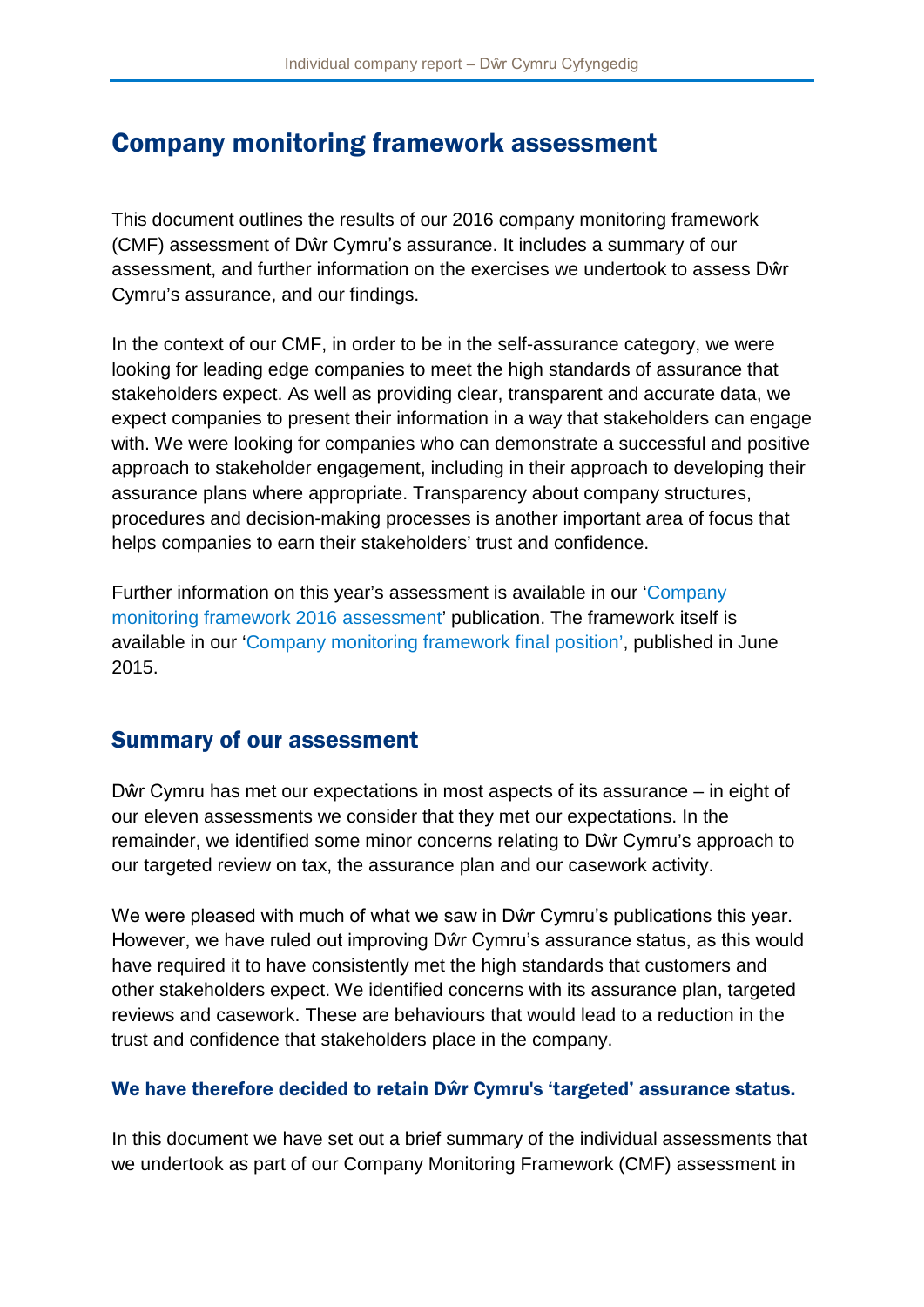2016. The remainder of this document provides brief feedback on the company's performance against each of our eleven assessment areas for this year:

| <b>Our view</b>           | <b>Assessment</b>                                                           |
|---------------------------|-----------------------------------------------------------------------------|
| <b>Meets expectations</b> | Financial monitoring framework                                              |
| <b>Meets expectations</b> | Charges schemes assurance                                                   |
| <b>Meets expectations</b> | Financial information                                                       |
| <b>Meets expectations</b> | Final 2010-15 reconciliation data submission                                |
| <b>Meets expectations</b> | Outcomes                                                                    |
| <b>Meets expectations</b> | Compliance with principles of board leadership, transparency and governance |
| <b>Meets expectations</b> | Risk & compliance statement                                                 |
| <b>Minor concerns</b>     | Assurance plan                                                              |
| <b>Minor concerns</b>     | Targeted reviews                                                            |
| <b>Meets expectations</b> | Data assurance summary                                                      |
| Minor concerns            | Evidence from casework activities                                           |

### Results of each assessment exercise

# 1.1 Financial monitoring framework

### What we were looking for

In this assessment we looked at how the companies had followed our financial monitoring framework guidance. Our assessment focused on the quality of financial information published in the annual performance report, the transparency of disclosures and consistency of financial metric data published.

This is an area where companies' data assurance is particularly important, and companies need to ensure that the information that they publish is in line with the guidance provided by Ofwat. This enables Ofwat, and other stakeholders, to be confident that the information that each company publishes has been prepared on a consistent basis and allows meaningful comparisons to be made between companies.

### What we found

Our review identified small errors in relation to disclosure of net debt and identified that the annual performance report did not initially include a tax reconciliation note. We did not consider that the small errors would have an impact on the trust and confidence of stakeholders.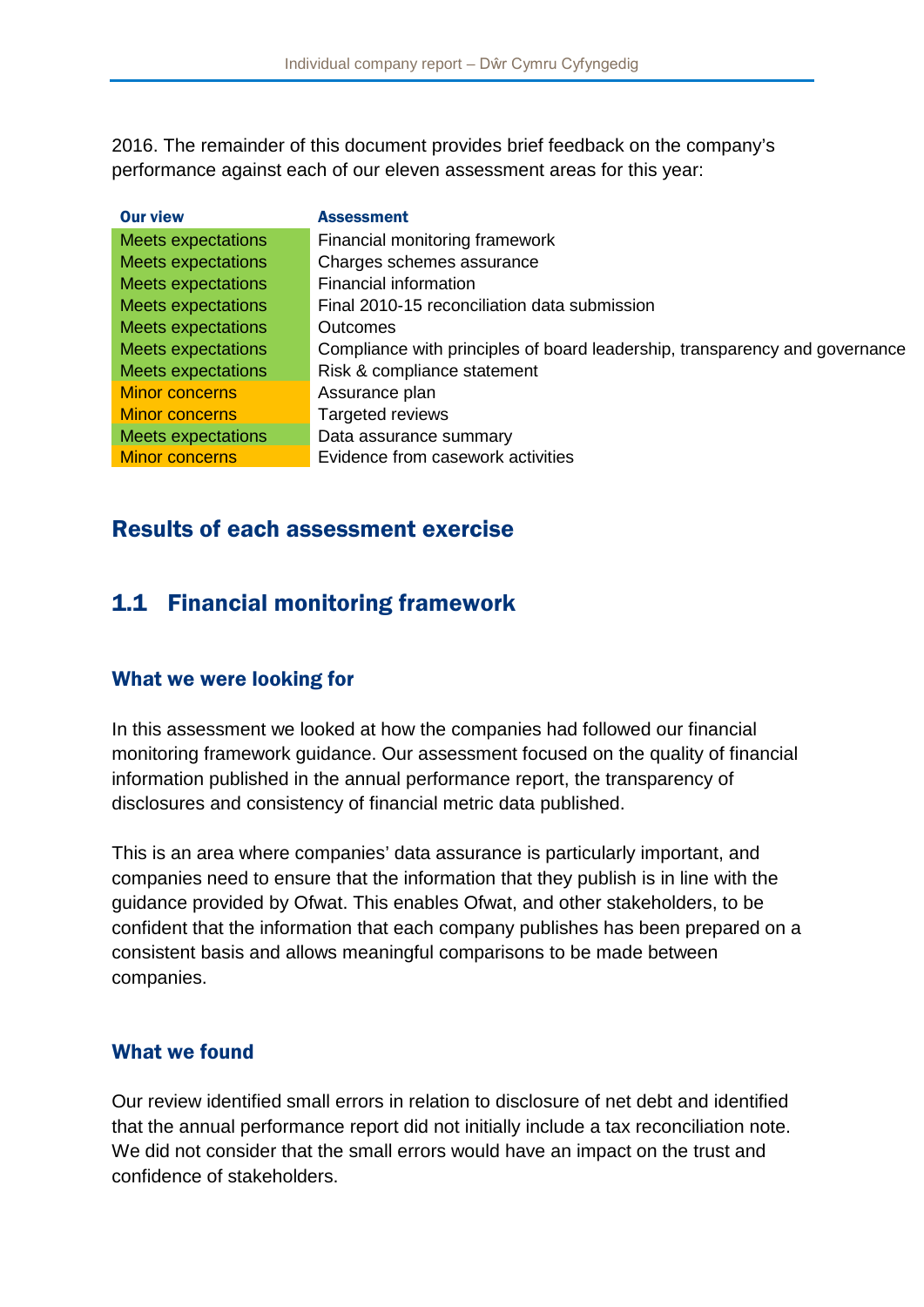Our assessment: meets expectations

### 1.2 Charges schemes assurance

#### What we were looking for

Companies must publish their forward charges schemes in February each year. We checked that companies:

- published and assured their charges schemes;
- complied with our charging rules;
- assessed and explained significant movements in charges; and
- devised and put into effect effective handling strategies to address significant movement in charges.

This is an important assessment, because our charging rules are designed to protect customers through stable, transparent and predictable charging, in the absence of competition.

#### What we found

The company met all the assurance requirements. It provided a clear explanation of its handling strategy to manage the bill increases arising from the transition of customers from its previous Welsh Water Assist affordability tariff to other tariffs. The company has worked closely with the Consumer Council for Water and other stakeholders to ensure that all current Welsh Water Assist customers are transitioned to a tariff that best meets their needs.

Our assessment: meets expectations

### 1.3 Financial information

#### What we were looking for

In this assessment we looked for an absence of omissions or errors, where the companies reported their actual performance and to compare aspects of this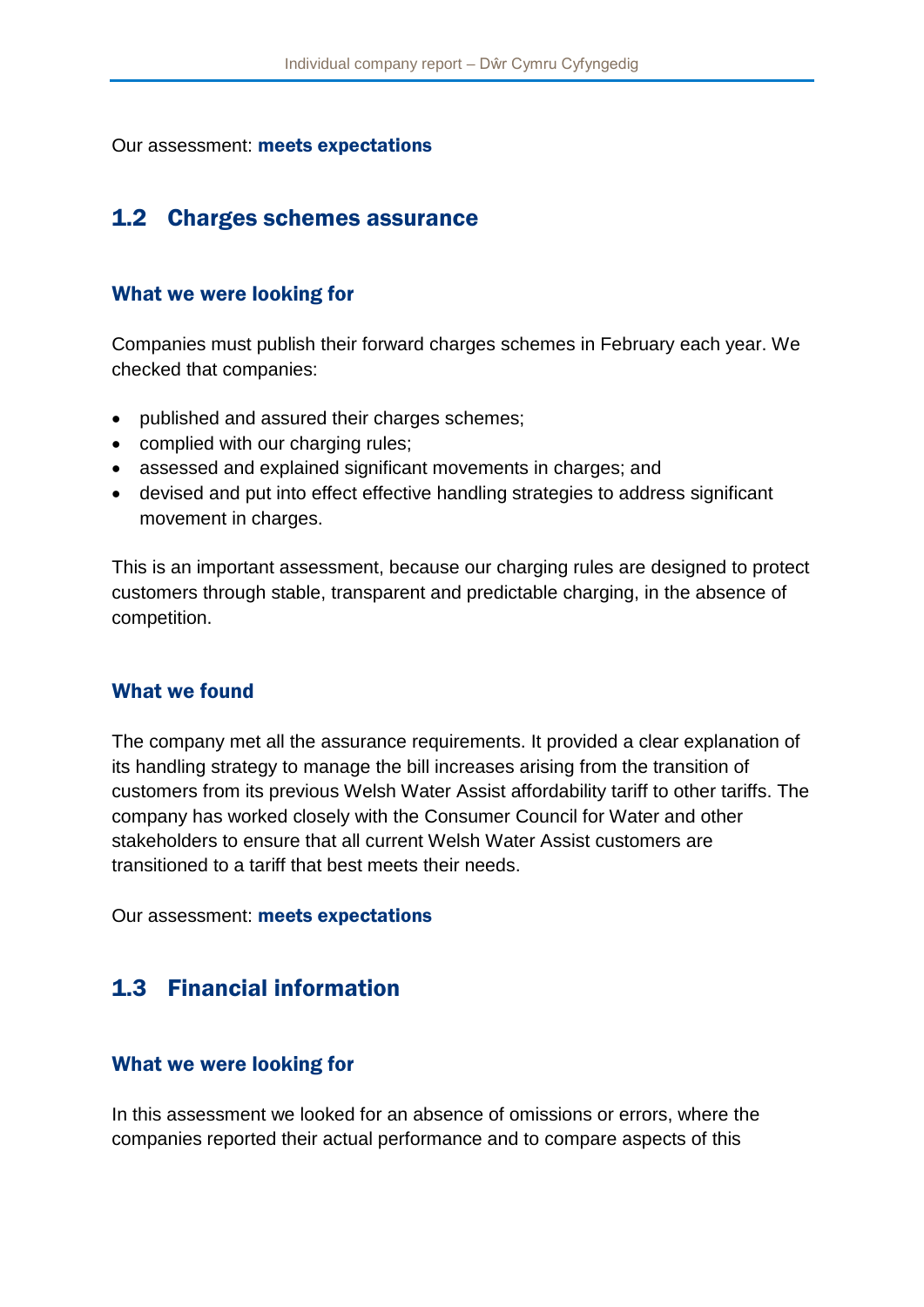performance to the assumptions made at the PR14 final determination. We did not look at all areas but chose four key risk areas to look at this year which were:

- wholesale total expenditure reporting;
- revenue and profit statements, disaggregated by price control;
- methodology statement on how costs are allocated across the price controls; and
- disclosures required for transactions with non-regulated associate companies.

We developed a log of the issues, errors and inconsistencies we uncovered as part of our analysis. We assessed the nature and number of issues identified to form a view on the quality of assurance in each company's published financial information.

This is an area where companies' data assurance is important, because a range of stakeholders will use this information and rely on its accuracy. It also informs important preparatory work for PR19.

#### What we found

We identified no issues during our review of the four areas we chose to look at this year.

Our assessment: meets expectations

### 1.4 Final 2010-15 reconciliation data submission

### What we were looking for

In this assessment we assessed companies' adherence to our quidance [\(IN15/17,](http://www.ofwat.gov.uk/publication/in-1517-expectations-for-company-reporting-of-2014-15-actual-performance-against-2010-15-incentive-mechanisms/) December 2015) covering assurance, data and commentary requirements. Our guidance covered a range of requirements including data table completion, explanatory requirements, supporting evidence and board signoff.

This is an important area for companies' data assurance, because the submission is used to update the final reconciliation of the PR09 incentive arrangements for the 2010-15 period which directly impact the companies' revenue allowances they can recover from customers.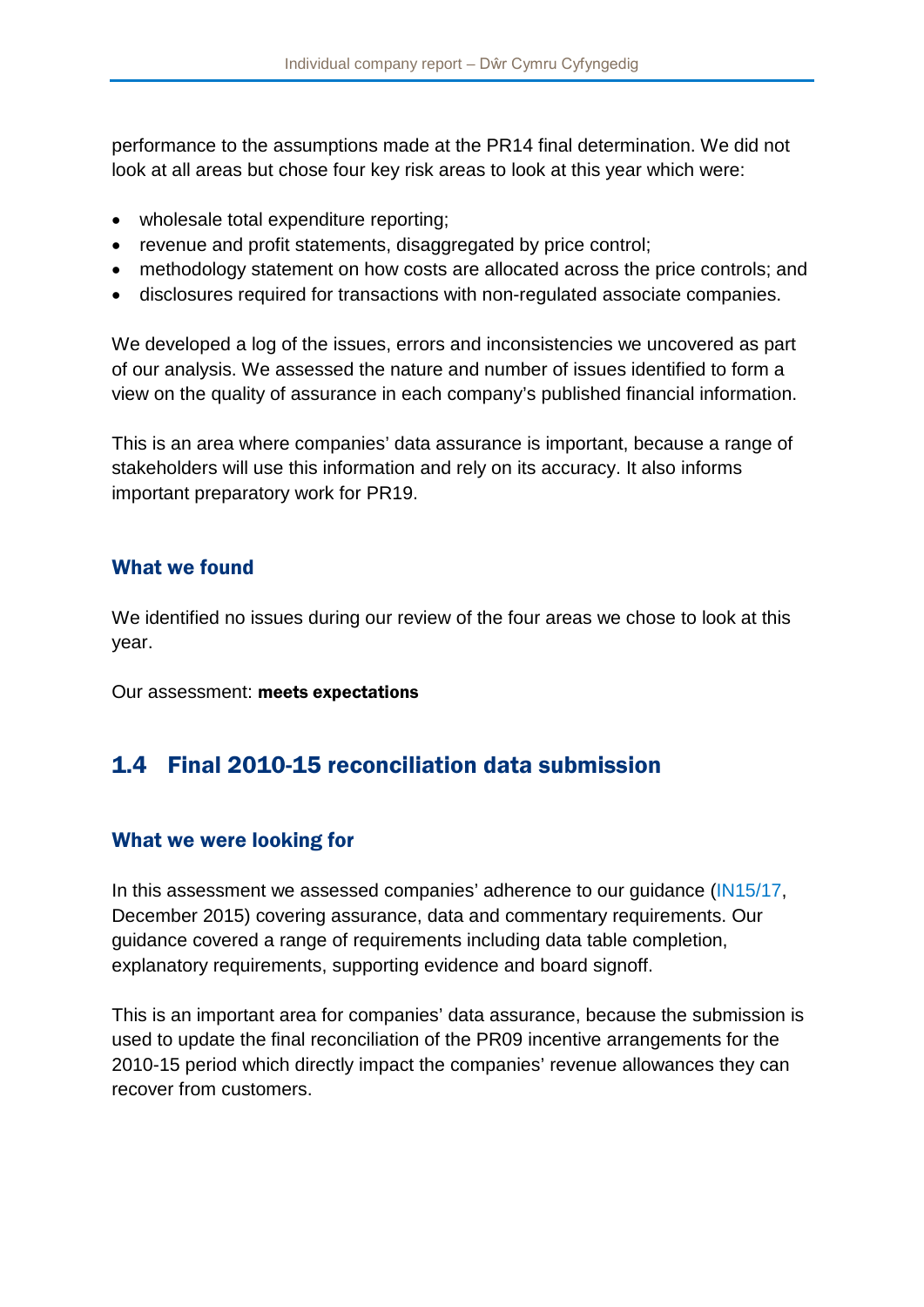### What we found

Overall we have no concerns with the assurance of the final 2010-15 reconciliation submission. The company met our expectations for the submission in respect of all the elements that are relevant to the company.

We noted minor data ambiguities in and across tables which when queried were easily corrected and we considered them to be in part a consequence of interpreting our guidance in a not unreasonable way. However there was insufficient level of detail provided in the initial commentary to allow us to assess the RCM and change protocol. Consequently we raised a number of queries seeking to clarify our understanding of the information provided in the submission which the company resolved proactively to our satisfaction.

Our assessment: meets expectations

### 1.5 Outcomes

#### What we were looking for

In this assessment we looked for:

- reliable, timely and appropriate information for customers and other stakeholders;
- transparent and accessible information for customers and other stakeholders;
- appropriate data assurance:
- evidence that the company has listened and responded to its customers and other stakeholders; and
- compliance with the outcome delivery and reporting proposals as set out in the PR14 final determination company-specific appendix.

This is an important assessment, to ensure that stakeholders can understand what companies are doing to deliver the outcomes that customers expect.

### What we found

Overall, Welsh Water provided accurate, reliable information in table 3A (outcome performance) and its annual reporting commentary, however we did find instances where information was inaccurate or inconsistent. This included the reporting in the table 3A spreadsheet of a 2015-16 actual performance level of 'upper quartile' for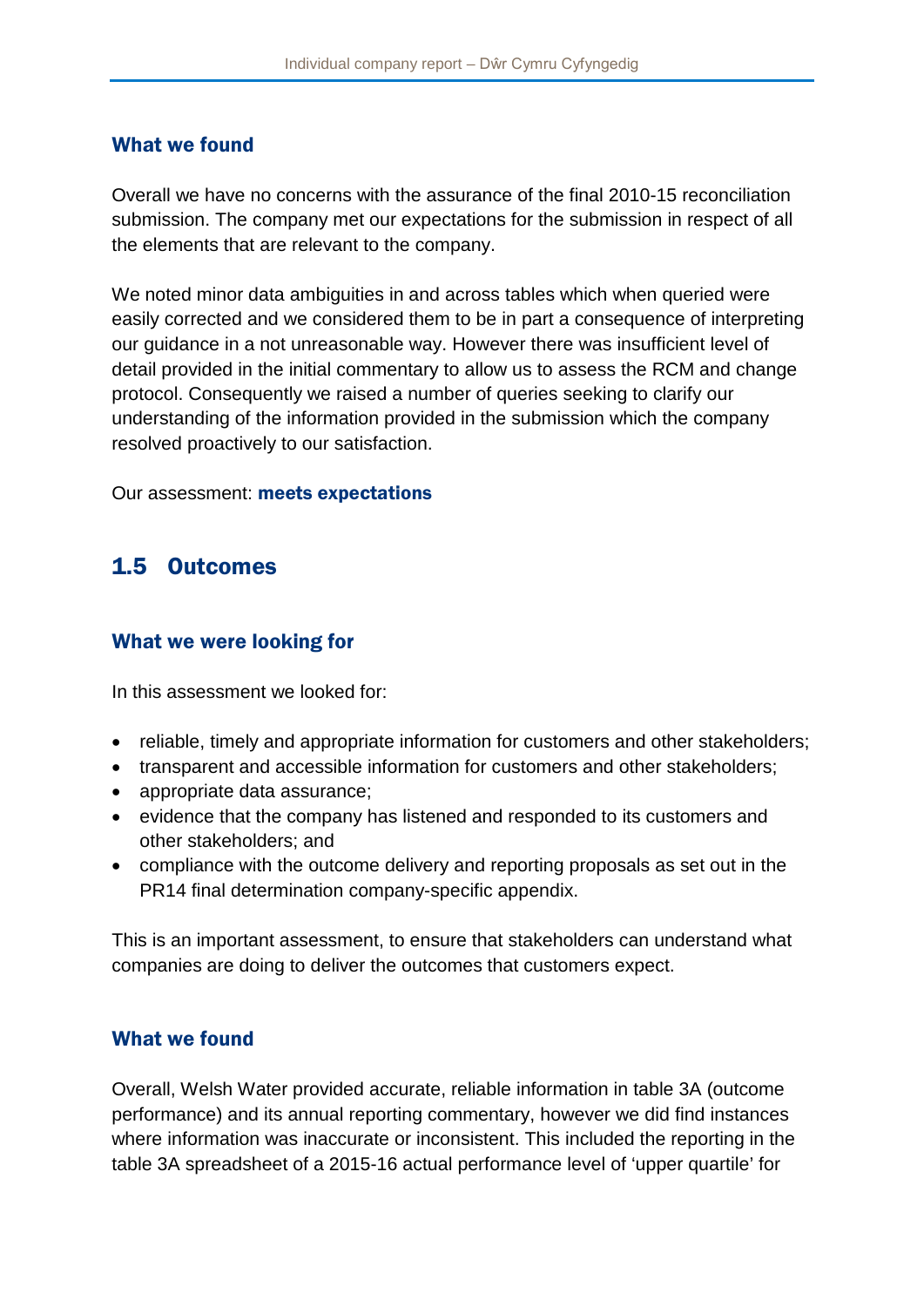performance commitment D1: Service incentive mechanism (SIM). At the time of reporting, the industry-wide overall (weighted average of survey and complaints) SIM scores were not available and therefore Welsh Water would not have been able to state whether it had met its CPL or not. In future years we would expect the company to only report its performance in table 3A, and whether it has met its committed performance level, if sufficient information is known for it to do so.

Requests for clarification were dealt with appropriately and, where required, issues with annual performance report table 3A (outcome performance) have been rectified.

There is sufficient evidence that the company's reporting is transparent and accessible to customers and other stakeholders.

There is sufficient but limited evidence that the company has been transparent with customers and stakeholders about the data assurance that has been put in place. In particular, the version of the company's 'Annual performance report 2015-16 part 3' that was submitted to us includes an assurance letter from its independent technical assurer, Jacobs. The version on the company's website does not contain this assurance letter. If this was available on the website it would provide customers and other stakeholders with additional assurance that the assessment of the company's performance has been reviewed by an independent technical auditor who has challenged the company's data, methodologies, processes and supporting evidence and ensured objective reporting.

There is limited evidence that the company has provided the wider assurance to demonstrate it is listening to customers and delivering the services they want and can afford. We recognise that there has been a recent change in the membership of the Customer Challenge Group ('CCG') and that the opportunity has been taken to review the terms of reference. The CCG will be fully involved in the annual performance report process in future and this will provide customers and other stakeholders with an independent opinion on the company's progress in delivering its performance commitments.

There is sufficient evidence that the company is implementing its proposals for outcome delivery and reporting as set out in the PR14 final determination companyspecific appendix.

Our assessment: meets expectations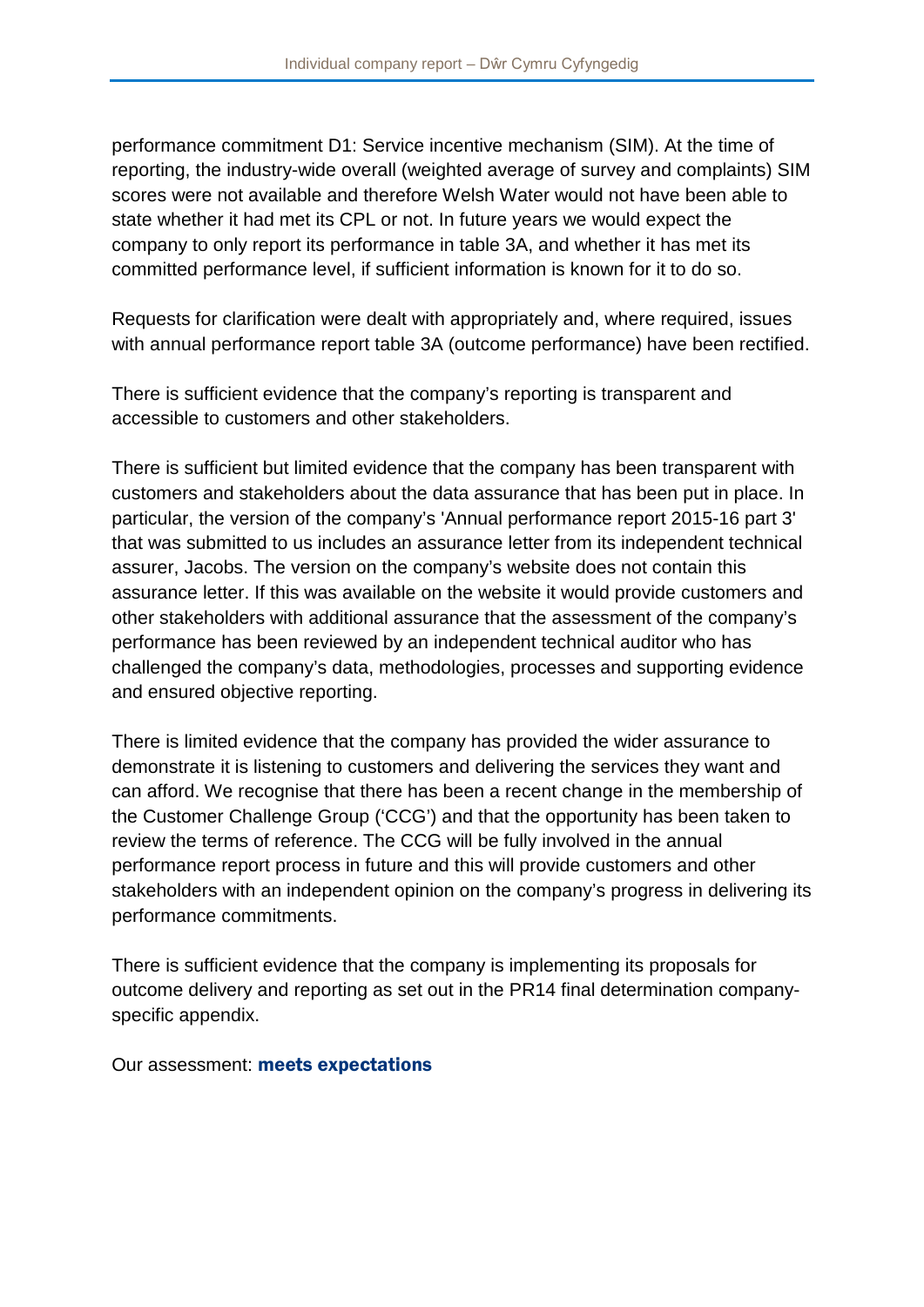### 1.6 Compliance with principles of board leadership, transparency and governance

### What we were looking for

In this assessment we looked for how the information which the company provided demonstrated that it has met our board leadership transparency and governance principles. This included the provision of:

- transparent governance information, including group structure and on director remuneration;
- evidence that the board of the regulated company has full control over the company, including its long-term strategy, and is fully focused on its obligations; and
- clear information on the composition of the board and its sub-committees.

This is in important assessment, designed to give stakeholders trust and confidence that the company is structured appropriately and transparently, and complies with its legal obligations.

### What we found

The information provided in the company's annual reporting has demonstrated that it has met our board leadership transparency and governance principles.

Our assessment: meets expectations

# 1.7 Risk & compliance statement

### What we were looking for

In this assessment we looked for a statement, explicitly endorsed by the company's board, which confirms that the company has complied with all its relevant statutory, licence and regulatory obligations and is taking appropriate steps to manage and/or mitigate any risks it faces.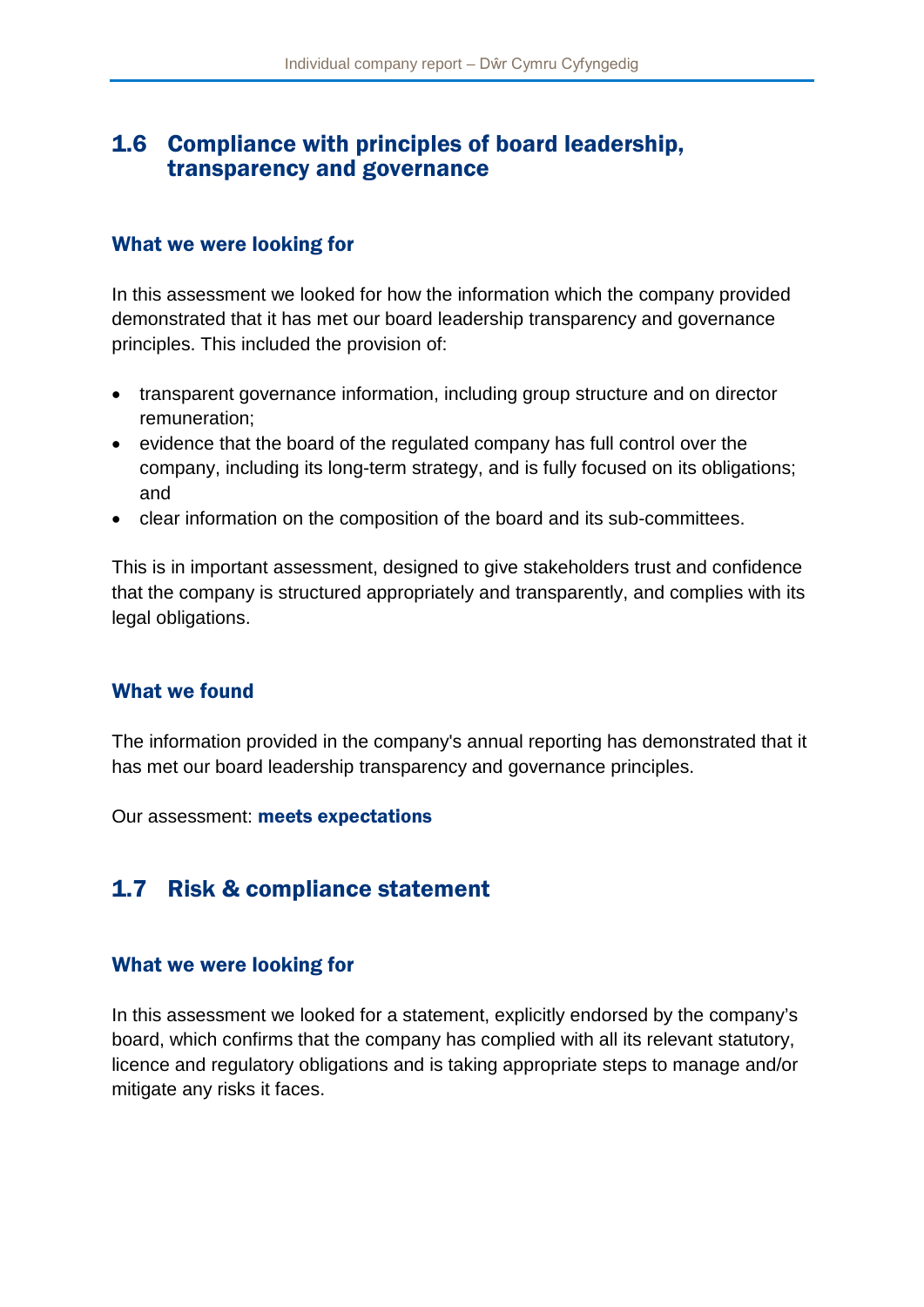This assessment is designed to give stakeholders trust and confidence in companies' approach to compliance and risk management. The statement is intended to facilitate a company-led approach to compliance.

### What we found

The company has provided a clear statement that it has complied with all its relevant statutory, licence and regulatory obligations and is taking appropriate steps to manage and/or mitigate any risks it faces. The statement helps to increase transparency for stakeholders as it sets out how the board is able to provide the statement in terms of processes and systems that are in place.

However, although the whole annual performance report (in which the risk and compliance statement is provided) is signed by the chief executive on behalf of the board, the statement itself is not signed. This means that it is not sufficiently clear that the statement itself has the endorsement of the whole board. Additional sign off by an independent member of the board could help add legitimacy for stakeholders.

Our assessment: meets expectations

### 1.8 Assurance plan

### What we were looking for

In this assessment we looked for the following in companies' assurance plans.

- Explanation of the framework and their approach to it.
- Evidence of stakeholder engagement undertaken to develop the plan.
- Clear scope, and rationale for targeting specific areas.
- Appropriate language and accessibility for all stakeholders.

This is a key test of whether companies are listening to their stakeholders and using their views to improve their practices.

### What we found

The risks, strengths and weaknesses exercise and subsequent draft and final assurance plan were heavily focused on the non-financial data in the annual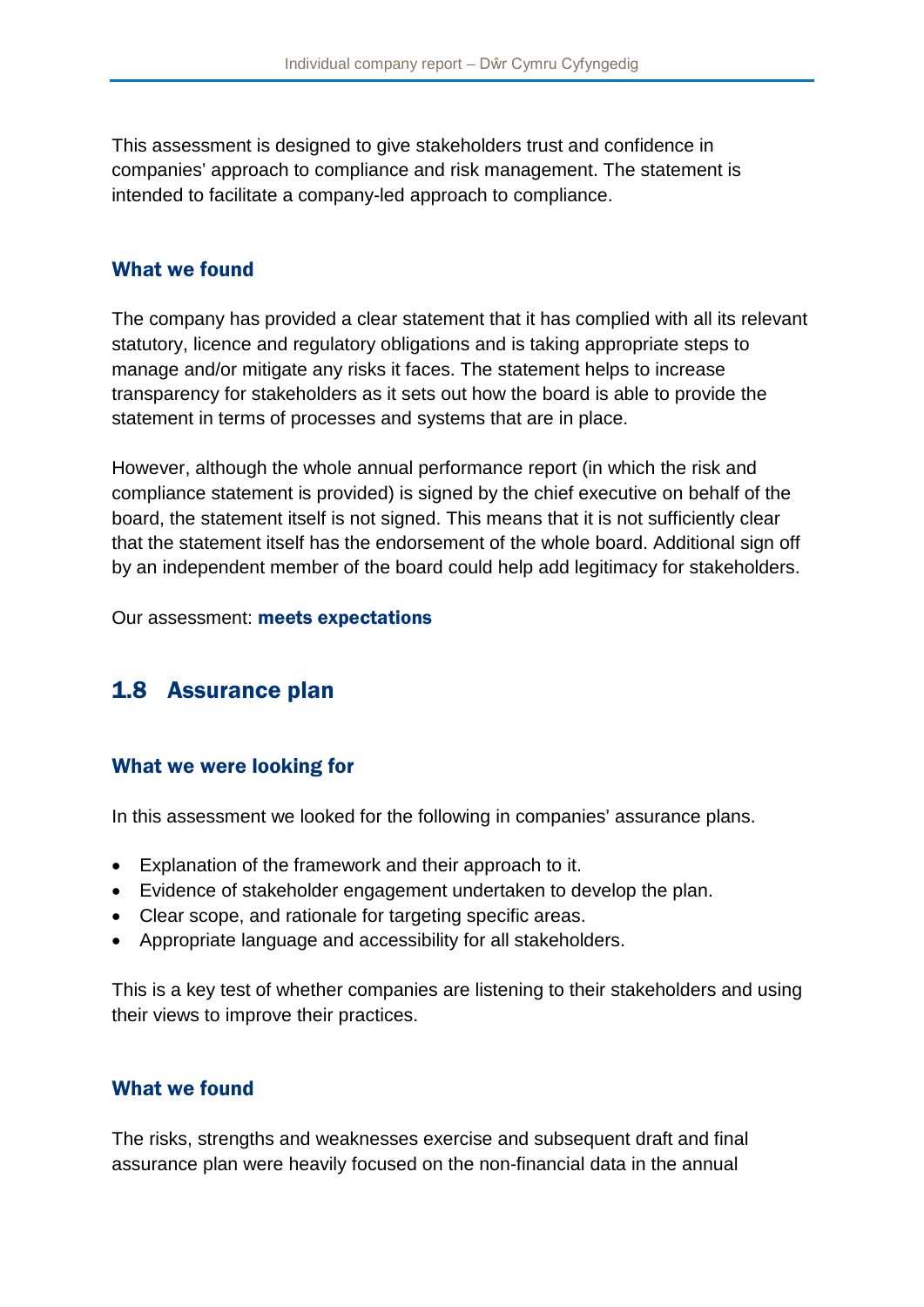performance report but it is not clear if this reflected where the company had identified more risk as compared to its financial data.

The company has committed to review the scope of the assurance framework as part of a continuous improvement programme. Where existing assurance activities have been considered adequate for some areas, we consider more transparency around the internal and external assurance approach could increase trust and confidence for stakeholders that the company's assurance has been targeted at the appropriate areas.

Our assessment: minor concerns

### 1.9 Targeted reviews

#### What we were looking for

In this assessment we looked at:

- companies' tax reconciliation notes published in the annual performance report to see if they acted on our tax targeted review recommendations; and
- improvements companies have made to 2015-16 reporting in response to our sludge and water resources targeted review.

These are two areas we have recently highlighted for companies to focus on, and we want to see evidence that they are taking steps to improve their assurance.

### What we found

The company did not publish a tax reconciliation note in the annual performance report as required in the regulatory accounting guidelines.

The company acted on the recommendations of the CEPA report following our targeted review of sludge and water resources but it did not disclose this transparently in its published cost allocation methodology statement.

Our assessment: minor concerns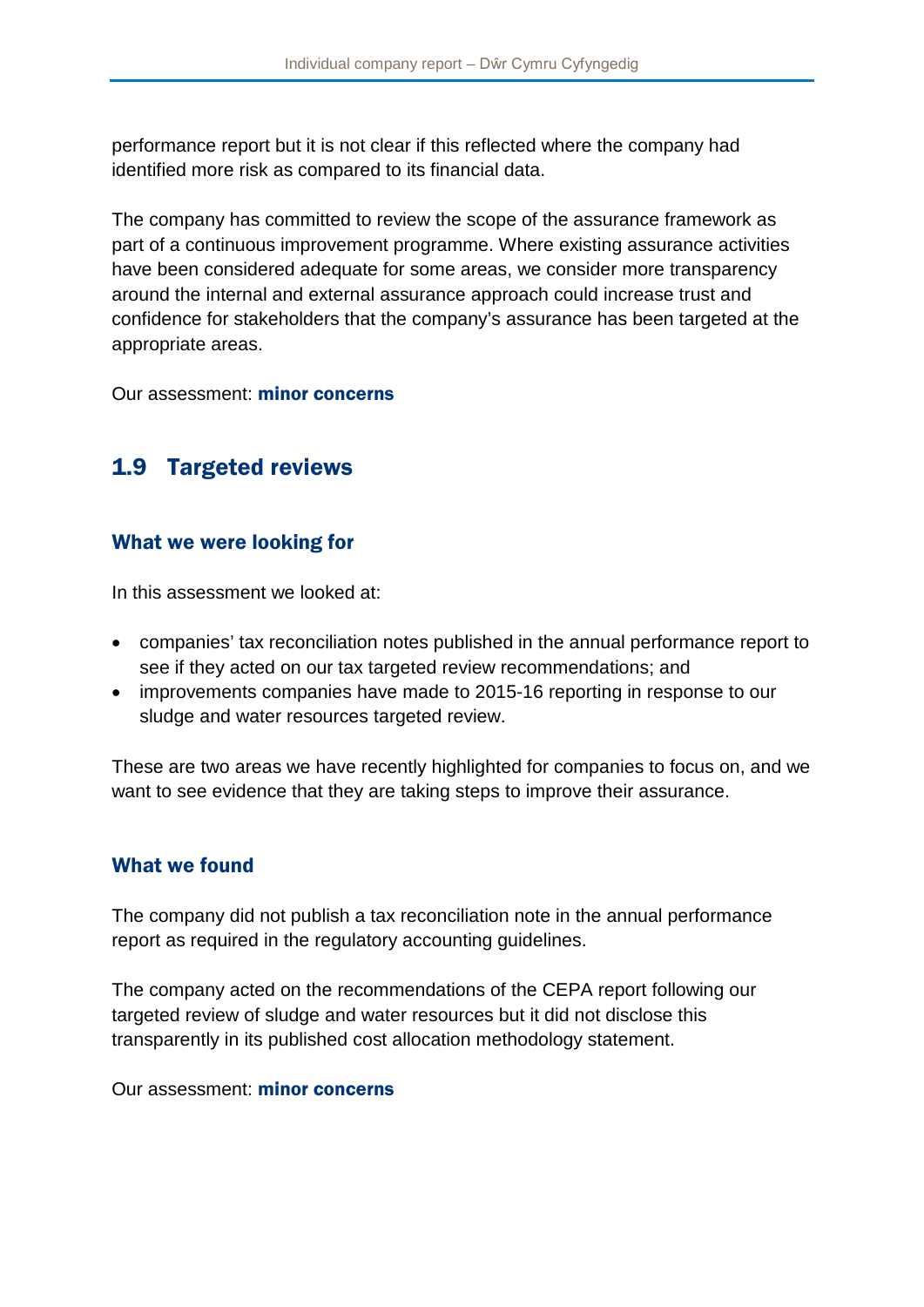## 1.10 Data assurance summary

### What we were looking for

We checked that companies have:

- published a data assurance summary for 2015-16 activities;
- covered the targeted areas from the company's assurance plan; and
- provided an overview of the company's assurance methods and processes, the audit exercises carried out and their findings.

This assessment is designed to ensure that companies provide accessible assurance to stakeholders, to build trust and confidence in their data publications.

### What we found

The company published a succinct and comprehensive summary of the data assurance process. The data assurance summary could be improved by setting out the detail on each assurance review carried out and the results.

The data assurance summary is written in a style that is easy to read though, and, being bound in the annual performance report, it is not prominent on the company's website.

Our assessment: meets expectations

# 1.11 Casework

### What we were looking for

In this assessment we looked at companies' responses to cases from 1 April 2015 onwards. We considered the company's response to our requests for information. We checked that companies had provided complete, accurate information within our timescales, and engaged effectively with us.

This assessment focused on our trust and confidence in companies' information provision, and complemented the other assessments that focused on information published by companies.